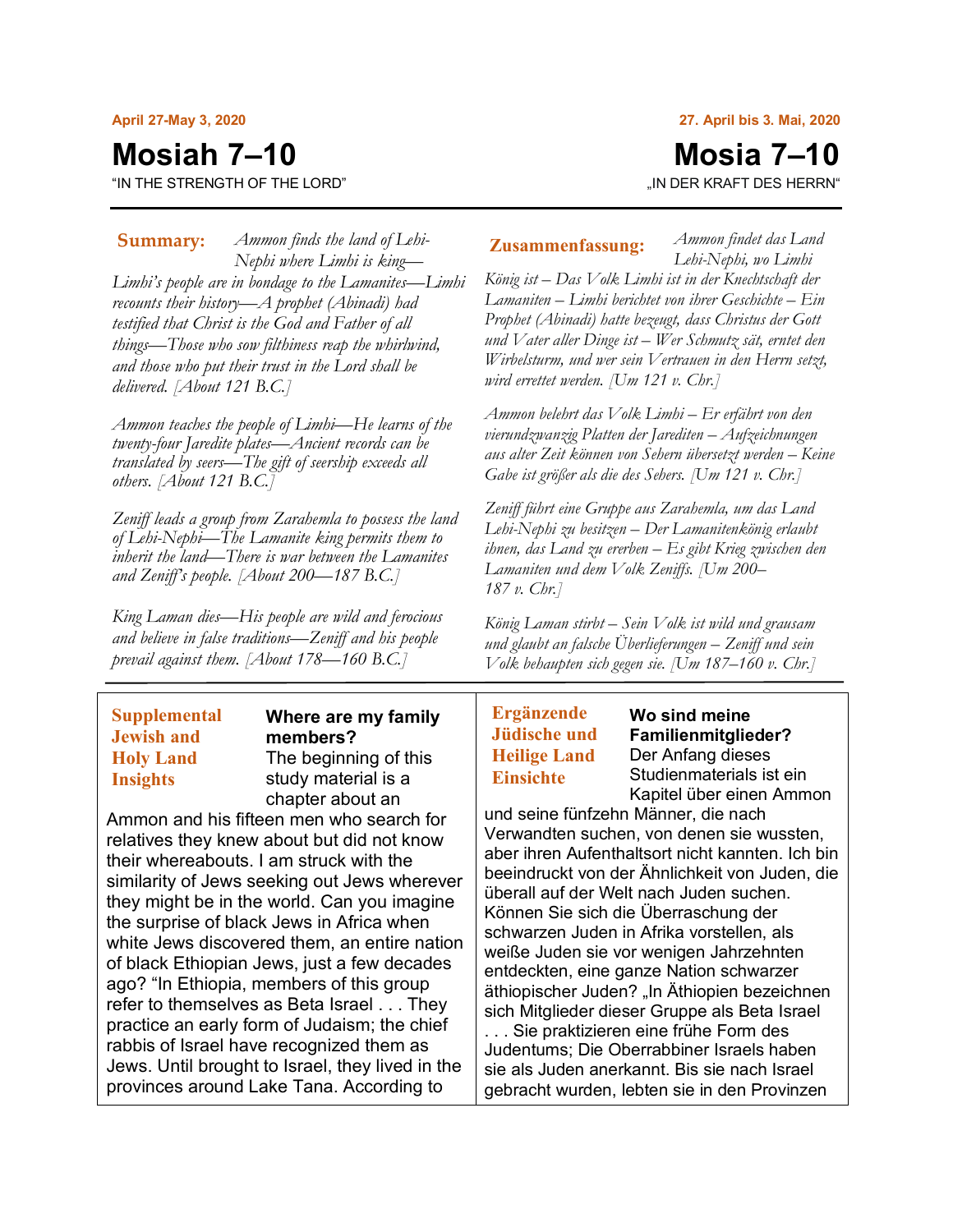| their tradition, their ancestors were<br>Jerusalem notables who came with Menelik,<br>the son of King Solomon and the Queen of<br>Sheba, when he returned home. A theory<br>says they form part of the original population<br>and were converted to Judaism by south<br>Arabian Jews." "According to Ethiopian<br>history, Judaism was widespread before the<br>mass conversion of the population to<br>Christianity. Beta Israel refused to convert,<br>living under their own rulers, and remained<br>faithful to Judaism, thereby suffering<br>persecution. Jewish captives, brought by<br>Ethiopian King Kaleb in 525, were settled<br>among the Beta Israel, reinforcing the<br>population practicing Judaism."<br>(Encyclopedia Judaica Jr.)                                                                                                                                                                                                                                                                                                                                                                                                                                                                                                                                                        | um den Tanasee. Nach ihrer Tradition waren<br>ihre Vorfahren berühmte Persönlichkeiten aus<br>Jerusalem, die mit Menelik, dem Sohn von<br>König Salomo und der Königin von Saba,<br>kamen, als er nach Hause zurückkehrte. Eine<br>Theorie besagt, dass sie Teil der<br>ursprünglichen Bevölkerung sind und von<br>südarabischen Juden zum Judentum<br>konvertiert wurden." "Nach äthiopischer<br>Geschichte war das Judentum vor der<br>Massenkonversion der Bevölkerung zum<br>Christentum weit verbreitet. Beta Israel<br>weigerte sich zu konvertieren, lebte unter<br>ihren eigenen Herrschern und blieb dem<br>Judentum treu, wodurch es verfolgt wurde.<br>Jüdische Gefangene, die 525 vom<br>äthiopischen König Kaleb gebracht wurden,<br>wurden unter der Beta Israel angesiedelt, um<br>die Bevölkerung zu stärken, die das Judentum<br>praktiziert."                                                                                                                                                                                                                                                                                                                                                                                                                                                                                                        |
|-----------------------------------------------------------------------------------------------------------------------------------------------------------------------------------------------------------------------------------------------------------------------------------------------------------------------------------------------------------------------------------------------------------------------------------------------------------------------------------------------------------------------------------------------------------------------------------------------------------------------------------------------------------------------------------------------------------------------------------------------------------------------------------------------------------------------------------------------------------------------------------------------------------------------------------------------------------------------------------------------------------------------------------------------------------------------------------------------------------------------------------------------------------------------------------------------------------------------------------------------------------------------------------------------------------|------------------------------------------------------------------------------------------------------------------------------------------------------------------------------------------------------------------------------------------------------------------------------------------------------------------------------------------------------------------------------------------------------------------------------------------------------------------------------------------------------------------------------------------------------------------------------------------------------------------------------------------------------------------------------------------------------------------------------------------------------------------------------------------------------------------------------------------------------------------------------------------------------------------------------------------------------------------------------------------------------------------------------------------------------------------------------------------------------------------------------------------------------------------------------------------------------------------------------------------------------------------------------------------------------------------------------------------------------------------------|
| What would I do to preserve my family<br>identity?<br>"From 1270, under the influence of the<br>Christian church, the kings decided to put an<br>end to their independence. Many were forced<br>to convert, others were massacred or sold<br>into slavery and their property seized.<br>Throughout their persecution the Beta Israel<br>proved their devotion to their religion." "In the<br>middle of the 19th century, the number of<br>Beta Israel was estimated at 250,000. During<br>the Italian occupation (1936-41), the Beta<br>Israel were loyal to the Emperor Haile<br>Selassie, then in refuge in Jerusalem. By<br>1993 almost all Beta Israel had left Ethiopia<br>for Israel." "Of all Diaspora Jewish<br>communities, none has undergone more<br>dramatic change than the Beta Israel. Prior to<br>1977, all but a handful lived in Ethiopia. After<br>the establishment of the State of Israel, the<br>Jewish Agency took an interest in the welfare<br>of the Beta Israel." (Encyclopedia Judaica Jr.)<br>The absorption and integration of Ethiopian<br>Jews into Israel's society have some<br>parallels with Ammon's discovery of the<br>people of Limhi. Limhi's people had lost their<br>identity and their covenant relationship to<br>God. They lost their "seer." Now, they were | Was würde ich tun, um meine<br>Familienidentität zu bewahren?<br>Ab 1270 beschlossen die Könige unter dem<br>Einfluss der christlichen Kirche, ihre<br>Unabhängigkeit zu beenden. Viele mussten<br>konvertieren, andere wurden massakriert oder<br>in die Sklaverei verkauft und ihr Eigentum<br>beschlagnahmt. Während ihrer Verfolgung hat<br>die Beta Israel ihre Hingabe an ihre Religion<br>bewiesen." "Mitte des 19. Jahrhunderts wurde<br>die Zahl der Beta Israel auf 250.000<br>geschätzt. Während der italienischen<br>Besetzung (1936-41) waren die Beta Israel<br>dem Kaiser Haile Selassie treu, der damals in<br>Jerusalem Zuflucht suchte. Bis 1993 hatte fast<br>die gesamte Beta Israel Äthiopien nach Israel<br>verlassen." "Von allen jüdischen Gemeinden in<br>der Diaspora hat sich keine dramatischer<br>verändert als die Beta Israel. Vor 1977 lebten<br>bis auf eine Handvoll alle in Äthiopien. Nach<br>der Gründung des Staates Israel interessierte<br>sich die Jewish Agency für das Wohlergehen<br>der Beta Israel." (Enzyklopädie Judaica Jr.)<br>Die Aufnahme und Integration äthiopischer<br>Juden in die israelische Gesellschaft weist<br>einige Parallelen zu Ammons Entdeckung des<br>Volkes von Limhi auf. Limhis Leute hatten ihre<br>Identität und ihre Bundesbeziehung zu Gott<br>verloren. Sie haben ihren "Seher" verloren. |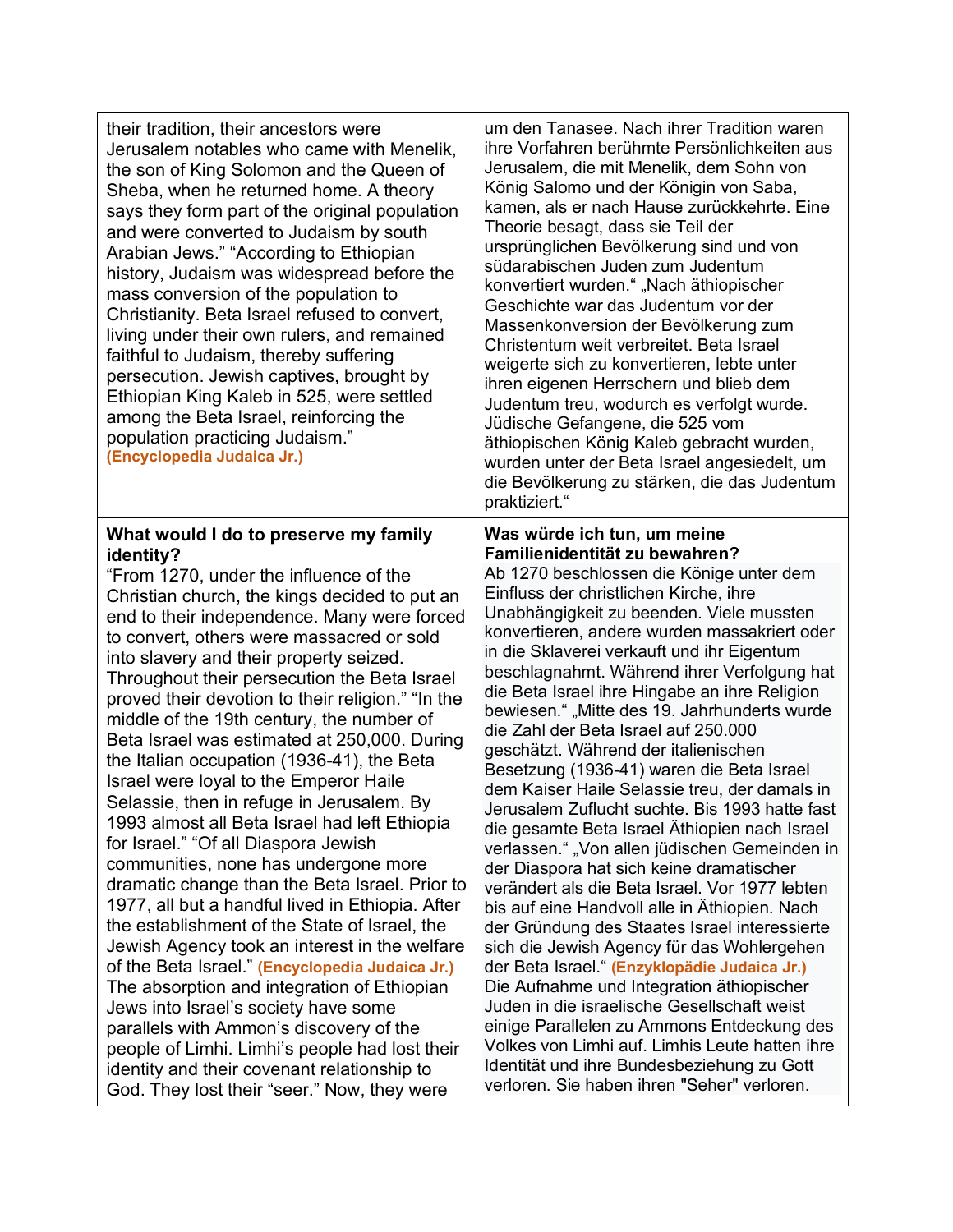| given a chance to get a "proper education" as<br>they expressed their desire for pure light and<br>knowledge once again.                                                                                                                                                                                                                                                                                                                                                                                                                                                                                                                                                                                                                                                                                                                                                                                                                                                                                                                                                                                                                                                                                                                                                                                                                                                                                                                                                                                                                                                                                                                                                                                                                                                                         | Jetzt hatten sie die Möglichkeit, eine "richtige<br>Ausbildung" zu erhalten, als sie erneut ihren<br>Wunsch nach reinem Licht und Wissen zum<br>Ausdruck brachten.                                                                                                                                                                                                                                                                                                                                                                                                                                                                                                                                                                                                                                                                                                                                                                                                                                                                                                                                                                                                                                                                                                                                                                                                                                                                                                                                                                                                                                                                                                                                                                                                                                                                                                                                                                        |
|--------------------------------------------------------------------------------------------------------------------------------------------------------------------------------------------------------------------------------------------------------------------------------------------------------------------------------------------------------------------------------------------------------------------------------------------------------------------------------------------------------------------------------------------------------------------------------------------------------------------------------------------------------------------------------------------------------------------------------------------------------------------------------------------------------------------------------------------------------------------------------------------------------------------------------------------------------------------------------------------------------------------------------------------------------------------------------------------------------------------------------------------------------------------------------------------------------------------------------------------------------------------------------------------------------------------------------------------------------------------------------------------------------------------------------------------------------------------------------------------------------------------------------------------------------------------------------------------------------------------------------------------------------------------------------------------------------------------------------------------------------------------------------------------------|-------------------------------------------------------------------------------------------------------------------------------------------------------------------------------------------------------------------------------------------------------------------------------------------------------------------------------------------------------------------------------------------------------------------------------------------------------------------------------------------------------------------------------------------------------------------------------------------------------------------------------------------------------------------------------------------------------------------------------------------------------------------------------------------------------------------------------------------------------------------------------------------------------------------------------------------------------------------------------------------------------------------------------------------------------------------------------------------------------------------------------------------------------------------------------------------------------------------------------------------------------------------------------------------------------------------------------------------------------------------------------------------------------------------------------------------------------------------------------------------------------------------------------------------------------------------------------------------------------------------------------------------------------------------------------------------------------------------------------------------------------------------------------------------------------------------------------------------------------------------------------------------------------------------------------------------|
| What do Jews know about the Urim and<br>Thummim?<br>The late Prophet, John Taylor, once spoke of<br>Light and Truth being names for the Urim<br>and Thummim. They were some of the<br>spiritual "tools" God gave to discern truth and<br>verify revelation. Ammon speaks of the Urim<br>and Thummim. "The first mention of the Urim<br>and Thummim appears in the passage in<br>Numbers which describes Moses' transfer of<br>his authority to Joshua prior to his death.<br>Joshua is told by God, through Moses, that in<br>his capacity as leader of the Israelites, 'he<br>shall stand before Eleazar the priest, who<br>shall inquire for him by the judgment of the<br>Urim before the Lord.' Much later, in the<br>Book of Samuel, King Saul unsuccessfully<br>sought information from the Urim and<br>Thummim about the outcome of an<br>impending battle with the Philistines, and his<br>failure to receive any response led him to<br>seek advice from the witch of En-Dor who<br>conjured up for him the spirit of the dead<br>prophet Samuel." "It is not known exactly<br>when the Urim and Thummim ceased to<br>function, but the latest period for which there<br>is evidence of their use is that of King David.<br>Subsequently, oracles and predictions about<br>future events were conveyed exclusively by<br>the prophets." "The exact meaning of the<br>words 'Urim' and 'Thummim' have puzzled<br>scholars over the generations. Both in the<br>Greek and Latin translations of the Bible they<br>were rendered as 'revelation and truth' or<br>'teaching and truth' and this understanding<br>gave rise to the incorporation of the Hebrew<br>words Urim ve-Thummim on the official seal<br>of Yale University in New Haven,<br>Connecticut." (Encyclopedia Judaica Jr.) | Was wissen Juden über Urim und<br>Thummim?<br>Der verstorbene Prophet John Taylor sprach<br>einmal davon, dass Licht und Wahrheit<br>Namen für Urim und Thummim seien. Sie<br>waren einige der spirituellen "Werkzeuge", die<br>Gott gab, um die Wahrheit zu erkennen und<br>die Offenbarung zu überprüfen. Ammon<br>spricht von Urim und Thummim. "Die erste<br>Erwähnung von Urim und Thummim erscheint<br>in der Passage in Numbers, die Moses<br>'Übertragung seiner Autorität auf Joshua vor<br>seinem Tod beschreibt. Josua wird von Gott<br>durch Mose gesagt, dass er in seiner<br>Eigenschaft als Führer der Israeliten vor<br>Eleasar, dem Priester, stehen wird, der nach<br>dem Urteil des Urim vor dem Herrn nach ihm<br>fragen wird. Viel später im Buch Von Samuel<br>suchte König Saul erfolglos bei den Urim und<br>Thummim nach Informationen über den<br>Ausgang eines bevorstehenden Kampfes mit<br>den Philistern, und sein Versäumnis, eine<br>Antwort zu erhalten, veranlasste ihn, sich von<br>der Hexe von En-Dor beraten zu lassen, die<br>ihm den Geist heraufbeschwor des toten<br>Propheten Samuel." "Es ist nicht genau<br>bekannt, wann Urim und Thummim aufgehört<br>haben zu funktionieren, aber der letzte<br>Zeitraum, für den es Beweise für ihre<br>Verwendung gibt, ist der von König David. In<br>der Folge wurden Orakel und Vorhersagen<br>über zukünftige Ereignisse ausschließlich von<br>den Propheten übermittelt." "Die genaue<br>Bedeutung der Wörter" Urim "und" Thummim<br>"hat die Gelehrten über die Generationen<br>hinweg verwirrt. Sowohl in der griechischen<br>als auch in der lateinischen Übersetzung der<br>Bibel wurden sie als "Offenbarung und<br>Wahrheit" oder "Lehre und Wahrheit"<br>wiedergegeben, und dieses Verständnis führte<br>zur Aufnahme der hebräischen Wörter Urim<br>ve-Thummim in das offizielle Siegel der Yale<br>University in New Haven, Connecticut." |

 $\mathbf{I}$ 

**(Enzyklopädie Judaica Jr.)**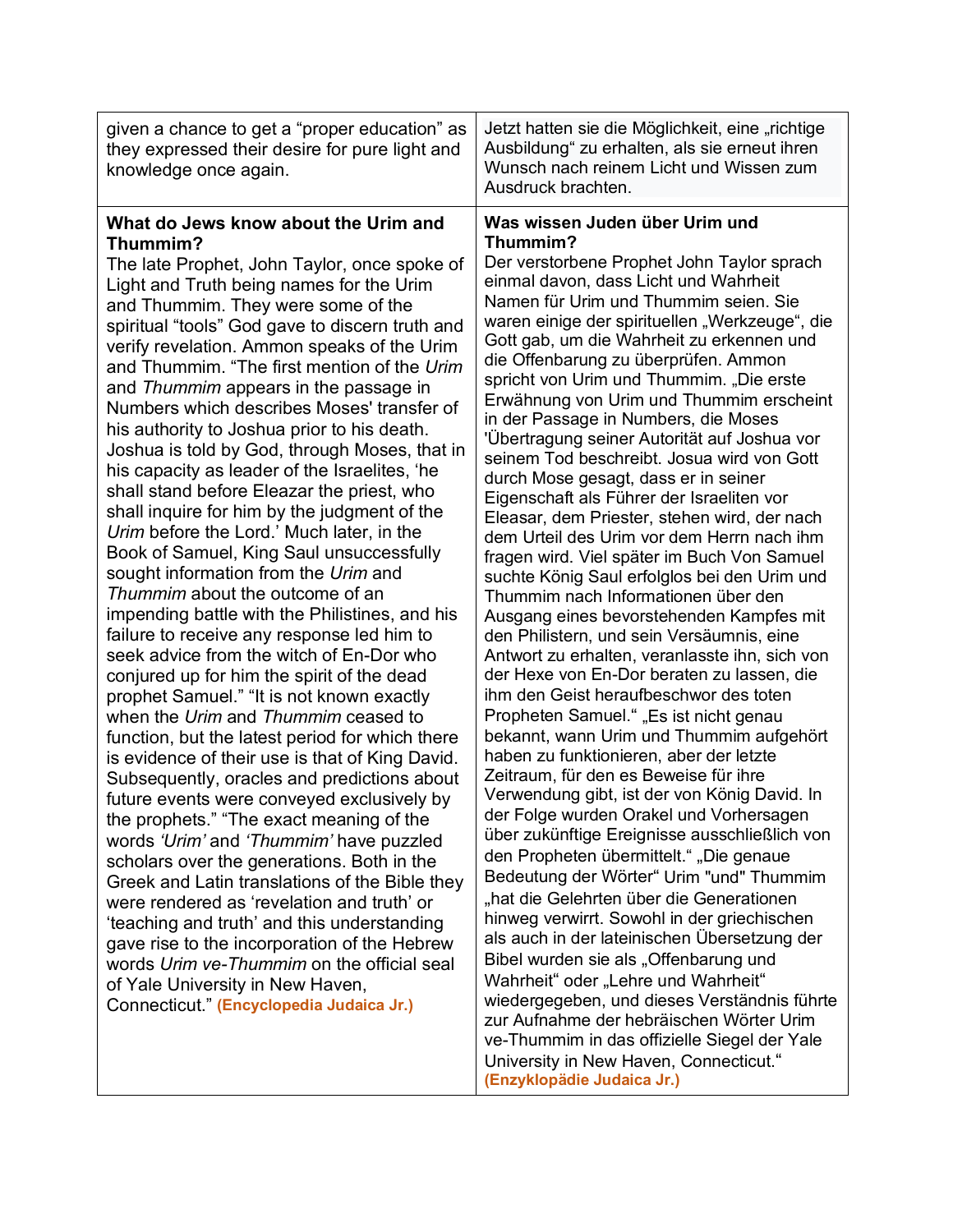### **What is the "Sign of David?"**

The Magen David is always shown as two triangles, interwoven. One possible explanation is that the two triangles represent a characterization of the Urim and Thummim. According to statements attributed to Joseph Smith, the Urim and Thummim were two triangular stones connected by a silver bow. One pointed up and the other pointed down. Superimposed they make a fascinating Magen David! According to a paper given at Hebrew University by the late John Tvedtnes, then, Senior Researcher at FARMS (BYU), the words Urim and Thummim may come from Egyptian words similar to "RMMM" and "TMMM," one meaning yes or act upon it (positive), the other a more negative meaning (leave it alone). Jewish thought also states: **"**From the use of the verbs *hippil* and *nilkad*  in connection with the Urim **(1 Samuel 14: 41– 42)**, it appears that they were a kind of lot (marked) stones or sticks?), since these verbs occur in connection with the casting of lots **(Isaiah 34:17; 1 Samuel 10:20)**. They were suitable for indicating which of two alternatives was right; hence inquiries to be decided by them were designed to elicit "yes" or "no" answers **(1 Samuel 23:10–12; 30:8)**." **(https://www.jewishvirtuallibrary.org/the-urimand-thummim)** Since the Urim and Thummin were revelatory tools, it is possible that they represent a procedure or operate on a simple principle of revelation with answers of yes or no. "But, behold, I say unto you, that you must study it out in your mind; then you must ask me if it be right, and if it is right I will cause that your bosom shall burn within you; therefore, you shall feel that it is right." **(Doctrine & Covenants 9:8)** As a reminder, even though the Magen David is so prevalent in Jewish art and culture, the official symbol of the State of Israel is the seven-branched Menorah.

#### **Was ist das "Zeichen Davids"?** Der Magen David wird immer als zwei miteinander verwobene Dreiecke dargestellt. Eine mögliche Erklärung ist, dass die beiden Dreiecke eine Charakterisierung der Urim und Thummim darstellen. Nach Aussagen, die Joseph Smith zugeschrieben wurden, waren Urim und Thummim zwei dreieckige Steine, die durch einen silbernen Bogen verbunden waren. Einer zeigte nach oben und der andere nach unten. Überlagert machen sie einen faszinierenden Magen David! Laut einem Artikel des verstorbenen John Tvedtnes, Senior Researcher bei FARMS (BYU), an der Hebrew University, können die Wörter Urim und Thummim aus ägyptischen Wörtern stammen, die "RMMM" und "TMMM" ähneln, wobei eines "Ja" bedeutet oder darauf reagiert es (positiv), das andere eine negativere Bedeutung (lass es in Ruhe). Im jüdischen Denken heißt es auch: "Aus der Verwendung der Verben Hippil und Nilkad in Verbindung mit den Urim **(1. Samuel 14: 41–42)** geht hervor, dass es sich seitdem um eine Art Los (markierte) Steine oder Stöcke handelte?) Verben kommen im Zusammenhang mit dem Gießen von Losen vor **(Jesaja 34:17; 1. Samuel 10:20)**. Sie waren geeignet, um anzuzeigen, welche von zwei Alternativen richtig war; Daher sollten die von ihnen zu entscheidenden Anfragen "Ja" - oder "Nein" -Antworten hervorrufen **(1. Samuel 23: 10-12; 30: 8)**." **(https://www.jewishvirtuallibrary.org/ the-urim-and-thummim)** Da Urim und Thummin Offenbarungsinstrumente waren, ist es möglich, dass sie ein Verfahren darstellen oder nach einem einfachen Prinzip der Offenbarung mit Antworten von Ja oder Nein arbeiten. "Aber siehe, ich sage dir: Du musst es mit deinem Verstand durcharbeiten; dann musst du mich fragen, ob es recht ist, und wenn es recht ist, werde ich machen, dass dein Herz in dir brennt; darum wirst du fühlen, dass es recht ist." **(Lehre und Bündnisse 9: 8)** Zur Erinnerung: Obwohl der Magen David in der jüdischen Kunst und Kultur so weit verbreitet ist, ist das offizielle Symbol des Staates Israel die siebenzweigige Menora.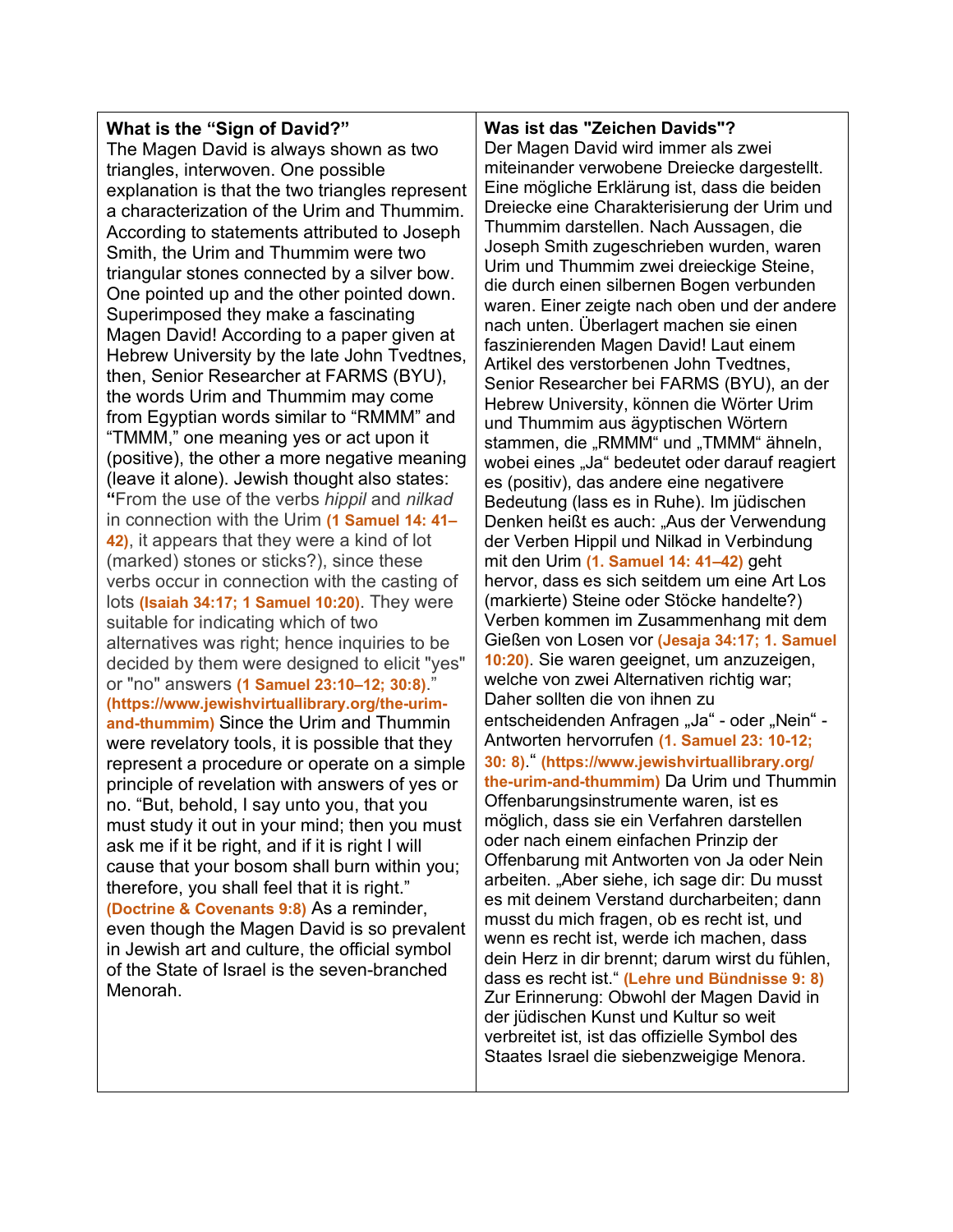**What do I "hunger and thirst for" in life?** From the Journal of Discourses, a statement by the Prophet, John Taylor, adds some enlightening insights about light and perfection. "In the discourse read by Brother Reynolds, this morning, it says, among other things: 'Blessed are they which do hunger and thirst after righteousness; for they shall be filled.' I also read with regard to Abraham: He was a man of God, and he tells us in his history that he was a follower after righteousness; that he desired to obtain more righteousness, and that upon examining into the history of his fathers, he found that he had a right to the Priesthood and sought ordination, and he received that ordination. He was ordained by Melchizedek, who was prince of Salem, and a servant of the Most High God, and held the Priesthood called after his name. It is the Priesthood which is after the order of the Son of God, a Priesthood which possesses the power of an endless life. Abraham received a knowledge of these things; and when he obtained the Priesthood what did he do? Did he, after the manner of some religionists, 'sing himself away to everlasting bliss?' No, he did not. What then did he do? He kept seeking after more righteousness. Jesus recognized that principle in his sermon--'Blessed are they which do hunger and thirst after righteousness; for they shall be filled.' Abraham sought the Lord diligently, and finally he had given unto him a Urim and Thummim, in which he was enabled to obtain a knowledge of many things that others were ignorant of. I think the meaning of the name of this instrument is Light and Perfection, in other terms, communicating light perfectly, and intelligence perfectly, through a principle that God has ordained for that purpose. Did Abraham stop there? No; he did not rest until he could communicate with God Himself." **(Journal of Discourses, Vol.24, p.264 - p.265 p.266, John Taylor, June 24th, 1883)**

**Wonach hungere und dürste ich im Leben?** Aus dem Journal of Discourses fügt eine Aussage des Propheten John Taylor einige aufschlussreiche Erkenntnisse über Licht und Perfektion hinzu. In dem von Bruder Reynolds heute Morgen gelesenen Diskurs heißt es unter anderem: ,Selig sind diejenigen, die nach Gerechtigkeit hungern und dürsten; denn sie werden erfüllt sein. "Ich las auch in Bezug auf Abraham: Er war ein Mann Gottes, und er erzählt uns in seiner Geschichte, dass er ein Nachfolger nach der Gerechtigkeit war; dass er mehr Gerechtigkeit erlangen wollte und dass er bei der Untersuchung der Geschichte seiner Väter feststellte, dass er ein Recht auf das Priestertum hatte und die Ordination suchte, und dass er diese Ordination erhielt. Er wurde von Melchisedek, dem Fürsten von Salem und Diener des Höchsten Gottes, ordiniert und hielt das Priestertum nach seinem Namen. Es ist das Priestertum, das nach dem Befehl des Sohnes Gottes steht, ein Priestertum, das die Kraft eines endlosen Lebens besitzt. Abraham erhielt ein Wissen über diese Dinge; und als er das Priestertum erhielt, was tat er? Hat er sich nach der Art einiger Religionisten in "ewige Glückseligkeit versengt"? Nein, das tat er nicht. Was hat er dann getan? Er suchte weiter nach mehr Gerechtigkeit. Jesus erkannte diesen Grundsatz in seiner Predigt: "Gesegnet sind diejenigen, die nach Gerechtigkeit hungern und dürsten; denn sie werden erfüllt sein. "Abraham suchte den Herrn fleißig, und schließlich hatte er ihm einen Urim und einen Thummim gegeben, in denen er befähigt wurde, Wissen über viele Dinge zu erlangen, von denen andere nichts wussten. Ich denke, die Bedeutung des Namens dieses Instruments ist Licht und Vollkommenheit, mit anderen Worten, Licht perfekt und Intelligenz perfekt zu kommunizieren, durch ein Prinzip, das Gott zu diesem Zweck bestimmt hat. Hat Abraham dort aufgehört? Nein; Er ruhte sich nicht aus, bis er mit Gott selbst kommunizieren konnte." **(Journal of Discourses, Band 24, S. 264 - S. 265 - S. 266, John Taylor, 24. Juni 1883)**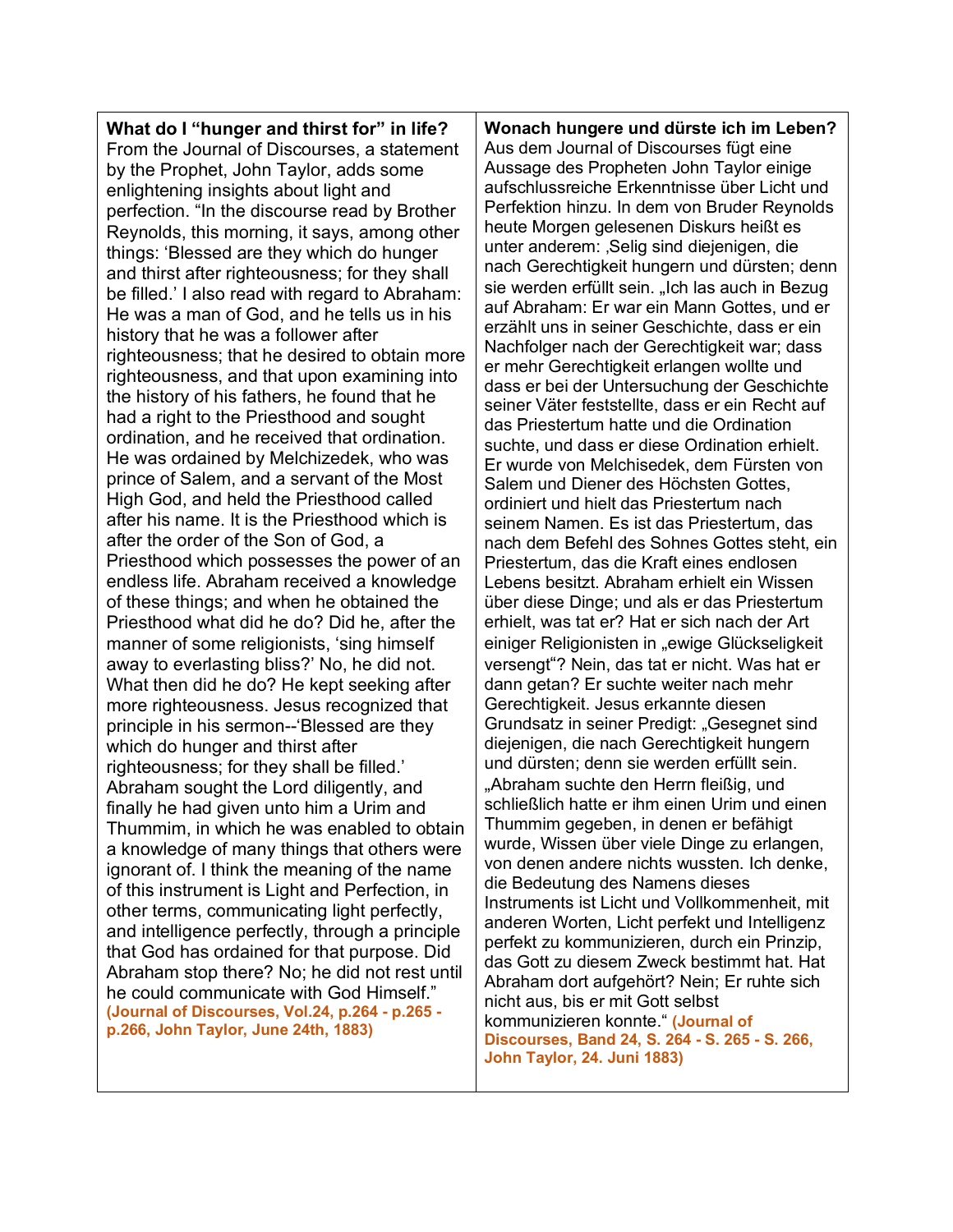#### **What leader would I follow?**

It is a blessing to have righteous leaders, especially those called of God. The Book of Mormon chapters being examined this lesson show a contrast of leaders, righteous and unrighteous. In the Middle East, the followers of Islam, a religion started by Mohammed, are called Moslems. The word "Moslem" means a follower. Today, we can see how deeply ingrained their culture is in following – righteous and unrighteous leaders. As we read of Zeniff, we can reflect on the importance of information, even gathering information about those who choose to be our enemies. The tiny nation of Israel has many parallels to "spying" mentioned in the Book of Mormon. One Israeli military leader, a skilled spy and archaeologist was Nelson Glueck. "Nelson Glueck was an important archaeologist and conducted excavations throughout Transjordan. In 1937 he uncovered the Nabatean Temple at Jebel el-Tannur, and in 1938 he began excavating the Iron Age site of Tell-el-Kheleifeh (Ezion-Geber), near Eilat. From 1952 onward he surveyed ancient sites in the Negev. As president of Hebrew Union College in Cincinnati, Glueck opened branches of the college in New York, Los Angeles and Jerusalem. He wrote many articles in learned journals, and several important books on archaeology." **(Encyclopedia Judaica Jr.)**

Es ist ein Segen, rechtschaffene Führer zu haben, besonders diejenigen, die von Gott berufen sind. Die Kapitel des Buches Mormon, die in dieser Lektion untersucht werden, zeigen einen Kontrast von rechtschaffenen und ungerechten Führern. Im Nahen Osten werden die Anhänger des Islam, einer von Mohammed gegründeten Religion, Moslems genannt. Das Wort "Moslem" bedeutet Anhänger. Heute können wir sehen, wie tief ihre Kultur darin verwurzelt ist, rechtschaffenen und ungerechten Führern zu folgen. Wenn wir von Zeniff lesen, können wir über die Wichtigkeit von Informationen nachdenken und sogar Informationen über diejenigen sammeln, die sich dafür entscheiden, unsere Feinde zu sein. Die winzige Nation Israel hat viele Parallelen zur "Spionage", die im Buch Mormon erwähnt wird. Ein israelischer Militärführer, ein erfahrener Spion und Archäologe war Nelson Glueck. "Nelson Glueck war ein wichtiger Archäologe und führte Ausgrabungen in ganz Transjordanien durch. 1937 entdeckte er den nabatäischen Tempel in Jebel el-Tannur und begann 1938 mit der Ausgrabung der eisenzeitlichen Stätte Tell-el-Kheleifeh (Ezion-Geber) in der Nähe von Eilat. Ab 1952 untersuchte er antike Stätten im Negev. Als Präsident des Hebrew Union College in Cincinnati eröffnete Glueck Zweigstellen des College in New York, Los Angeles und Jerusalem. Er schrieb viele Artikel in Fachzeitschriften und mehrere wichtige Bücher über Archäologie." **(Enzyklopädie Judaica Jr.)**

**Welchem Führer würde ich folgen?**

**Who was Israel's more prominent Archeologist, digging for more truth?** Another military leader, trained intelligence gatherer, statesman and archaeologist was Dr. Yigal Yadin. "When 16 years of age, Yadin joined the Haganah, Israel's pre-State defense force. As its operations and planning officer, he was responsible for drawing up and directing the operations of the War of Independence (1948). In 1949 he was appointed chief of staff, and in three years established the standing army, compulsory

**Wer war Israels prominenterer Archäologe, der nach mehr Wahrheit grub?** Ein weiterer militärischer Führer, ausgebildeter Nachrichtensammler, Staatsmann und Archäologe war Dr. Yigal Yadin. "Als Yadin 16 Jahre alt war, schloss er sich der Haganah an, Israels vorstaatlicher Verteidigungstruppe. Als Operations- und Planungsbeauftragter war er für die Ausarbeitung und Leitung der Operationen des Unabhängigkeitskrieges

(1948) verantwortlich. 1949 wurde er zum Stabschef ernannt und baute in drei Jahren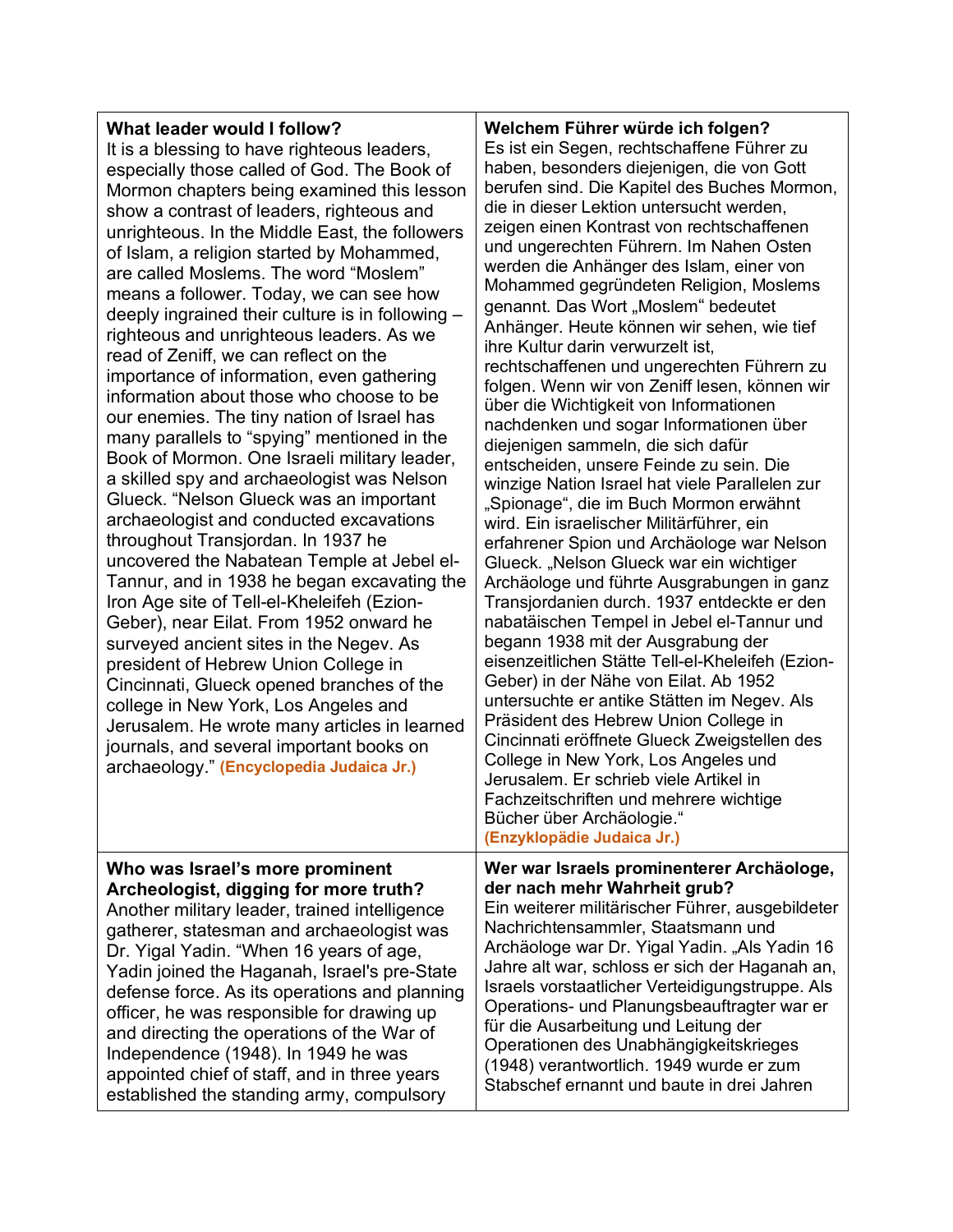| military service, and particularly the system<br>of reserves. From 1952 Yadin devoted<br>himself to archaeology, in 1956 receiving the<br>Israel Prize for Jewish Studies for his<br>research on one of the Dead Sea Scrolls. In<br>his excavations at Hazor, a large Canaanite<br>and Israelite city in Upper Galilee, he<br>uncovered and explained, layer after layer,<br>21 levels of occupation, starting with the 27th<br>century B.C.E., and including fortified cities<br>mentioned in the Bible, an Assyrian citadel,<br>and pagan temples. He decoded scrolls<br>found in the caves of the Judean Desert, and<br>at Masada threw new light on the second-<br>century Bar Kokhba revolt against the<br>Romans. He also found the rebels' tefillin<br>intact and described them. Yadin headed the<br>Hebrew University's Institute of Archaeology<br>from 1970 until 1977 when elected to the<br>Knesset as representative of his newly<br>formed Democratic Movement for Change.<br>He served as a deputy prime minister for the<br>Ninth Knesset and left politics, returning to<br>academic life, in 1981." (Encyclopedia Judaica<br>$Jr$ .) | die stehende Armee, die Wehrpflicht und<br>insbesondere das Reservesystem auf. Ab<br>1952 widmete sich Yadin der Archäologie und<br>erhielt 1956 den Israel-Preis für jüdische<br>Studien für seine Forschungen zu einer der<br>Schriftrollen vom Toten Meer. Bei seinen<br>Ausgrabungen in Hazor, einer großen<br>kanaanitischen und israelitischen Stadt in<br>Obergaliläa, entdeckte und erklärte er Schicht<br>für Schicht 21 Besatzungsstufen, beginnend<br>mit dem 27. Jahrhundert v. Chr.,<br>Einschließlich der in der Bibel erwähnten<br>befestigten Städte, einer assyrischen<br>Zitadelle. und heidnische Tempel. Er<br>entschlüsselte Schriftrollen, die in den Höhlen<br>der Judäischen Wüste gefunden wurden, und<br>warf in Masada ein neues Licht auf den<br>Aufstand der Bar Kokhba im zweiten<br>Jahrhundert gegen die Römer. Er fand auch<br>das Tefillin der Rebellen intakt und beschrieb<br>sie. Yadin leitete von 1970 bis 1977 das<br>Institut für Archäologie der Hebräischen<br>Universität, als er als Vertreter seiner neu<br>gegründeten Demokratischen Bewegung für<br>den Wandel in die Knesset gewählt wurde. Er<br>war stellvertretender Ministerpräsident der<br>Neunten Knesset und verließ 1981 die Politik,<br>um ins akademische Leben zurückzukehren."<br>(Enzyklopädie Judaica Jr.) |
|---------------------------------------------------------------------------------------------------------------------------------------------------------------------------------------------------------------------------------------------------------------------------------------------------------------------------------------------------------------------------------------------------------------------------------------------------------------------------------------------------------------------------------------------------------------------------------------------------------------------------------------------------------------------------------------------------------------------------------------------------------------------------------------------------------------------------------------------------------------------------------------------------------------------------------------------------------------------------------------------------------------------------------------------------------------------------------------------------------------------------------------------------------|-----------------------------------------------------------------------------------------------------------------------------------------------------------------------------------------------------------------------------------------------------------------------------------------------------------------------------------------------------------------------------------------------------------------------------------------------------------------------------------------------------------------------------------------------------------------------------------------------------------------------------------------------------------------------------------------------------------------------------------------------------------------------------------------------------------------------------------------------------------------------------------------------------------------------------------------------------------------------------------------------------------------------------------------------------------------------------------------------------------------------------------------------------------------------------------------------------------------------------------------------------------------------------------------------------------------------------|
| How did misinformation almost annihilate<br>a people?<br>Many tragic things that happened to the Jews<br>came from misinformation about the Jews<br>and their effort to keep together as a society.<br>"In history, hostility towards the Jews has<br>manifested itself in many different ways:<br>violence against Jewish persons or property;<br>expulsions from countries; legislation<br>discriminating against Jews: and even<br>attempts --- often successful --- to annihilate<br>Jewish communities." "Although the<br>treatment accorded to the Jews in Islamic<br>countries was generally a little better than in<br>Christian countries, the Muslims could never<br>forgive the Jews for not accepting<br>Muhammad and their new faith. Jews were<br>very definitely second-class citizens and<br>suffered from a variety of disabilities. Special<br>heavy taxes were levied on them and they                                                                                                                                                                                                                                               | Wie haben Fehlinformationen ein Volk fast<br>vernichtet?<br>Viele tragische Dinge, die den Juden passiert<br>sind, sind auf Fehlinformationen über die<br>Juden und ihre Bemühungen zurückzuführen,<br>als Gesellschaft zusammenzuhalten. "In der<br>Geschichte hat sich die Feindseligkeit<br>gegenüber den Juden auf viele verschiedene<br>Arten manifestiert: Gewalt gegen jüdische<br>Personen oder Eigentum; Ausweisungen aus<br>Ländern; Gesetzgebung, die Juden<br>diskriminiert: und sogar Versuche - oft<br>erfolgreich - jüdische Gemeinden zu<br>vernichten." "Obwohl die Behandlung der<br>Juden in islamischen Ländern im Allgemeinen<br>etwas besser war als in christlichen Ländern,<br>konnten die Muslime den Juden niemals<br>vergeben, dass sie Mohammed und ihren<br>neuen Glauben nicht akzeptiert hatten. Juden<br>waren definitiv Bürger zweiter Klasse und<br>litten unter einer Vielzahl von Behinderungen.                                                                                                                                                                                                                                                                                                                                                                                        |